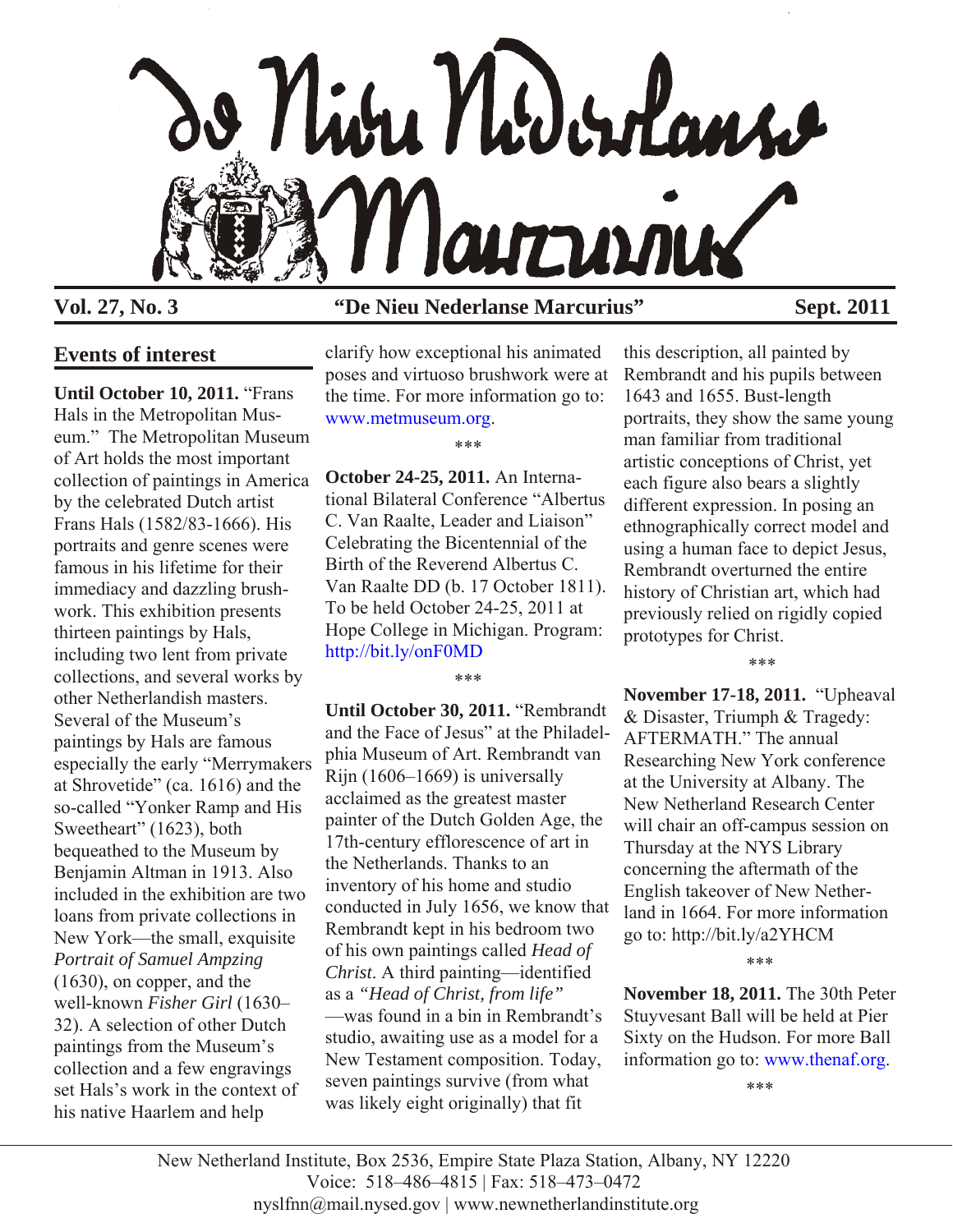## **De Nieu Nederlanse Marcurius 2**

#### **Until June 2, 2012.** A new

exhibition has opened at the New York State Museum in Albany. This exhibit, entitled "From the Collections," will feature objects from many important collections, including the South Street Seaport Museum collection of over two million artifacts that arrived at the NYS Museum in 2006. Among the objects that will be on view is a 1590 token from Amsterdam that was found in the cobbled floor of the warehouse built by Augustine Herrman. The cast of a basket as well as its contents, retrieved from the lot formerly owned by Cornelis van Tienhoven, will also be featured. In addition, objects once used and crafted by silversmith Daniel Van Voorhis, a later resident of Manhattan of Dutch ancestry, will be on display.

### **Publications**

*A Beautiful and Fruitful Place Selected Rensselaerswijck Papers*, Volume 2. Edited by Elisabeth Paling Funk and Martha Dickinson Shattuck. New Netherland's distinctive regional history as well as the colony's many relationships with Europe and the seventeenthcentury Atlantic world are featured in the second collection of papers from the widely praised annual Rensselaerswijck Seminar. Leading scholars from both sides of the Atlantic critique and offer the latest research on a dynamic range of topics: the age of exploration, domestic life in New Netherland, the history and significance of the West India Company, the complex era of Jacob Leisler, the southern

frontier lands of the colony, relations with New England, Hudson Valley foodways and Dutch 894 pp. plus xxxii, 134 ills., bibliobeer production, the endurance of the Dutch legacy into nineteenthcentury New York, and contemporary genealogical research on colonial Dutch ancestors. 238 pp. ISBN: 978-1-4384-3596-1. \$34.95. [www.sunypress.edu.](http://www.sunypress.edu)

\*\*\*

*Strangers and Pilgrims, Travellers and Sojourners. Leiden and the Foundations of Plymouth Plantation* by Jeremy Dupertuis Bangs. Exalted in the 19th c. as virtuous exemplars of a proud pioneering spirit, and condemned in the 20th as crude oppressors of a peaceful native people, the Pilgrims' unavoidable importance in the narrative of American origins is reinforced annually in Thanksgiving Day's mythic commemorations. Do we not already know more than enough about them? This book starts over, not simply to add incrementally to what is already known about the Pilgrims in Leiden but instead to reconceive the question of *who* the Pilgrims were and what contributed to the choices that make them interesting. Leiden is where the character of the Pilgrim Church and its subsequent colony took form. Controversies in politics and religion, customs of family life and society, obligations of labor and chances to play, questions of free will, democracy, the separation of church and state, religious toleration, treatment of Indians – these form the matter of this book.

Published and distributed by The

General Society of Mayflower Descendants, ISBN 0-930270-45-2. graphy, index. Price is: \$55 plus \$12 S&H. MA residents please add 6.5% sales tax. Order from: Mayflower Families, PO Box 3297, Plymouth, MA 02361; 508-746-5058

\*\*\*

Also by Jeremy Bangs, "Dutch Contributions to Religious Toleration," in *Church History*, September 2010.

\*\*\*

*Empire at the Periphery: British Colonists, Anglo-Dutch Trade, and the Development of the British Atlantic, 1621-1713* by Christian J. Koot. In this work Koot examines the networks that connected British settlers in New York and the Caribbean and Dutch traders in the Netherlands and in the Dutch colonies in North America and the Caribbean, demonstrating that these interimperial relationships formed a core part of commercial activity in the early Atlantic World, operating alongside British trade. Koot provides unique consideration of how local circumstances shaped imperial development, reminding us that empires consisted not only of elites dictating imperial growth from world capitals, but also of ordinary settlers in far-flung colonial outposts who often had more in common with—and a greater reliance on—people from foreign empires who shared their experiences of living at the edge of a fragile, transitional world. 312 pages. ISBN: 9780814748831 \$39.00[. www.nyupress.org.](http://www.nyupress.org)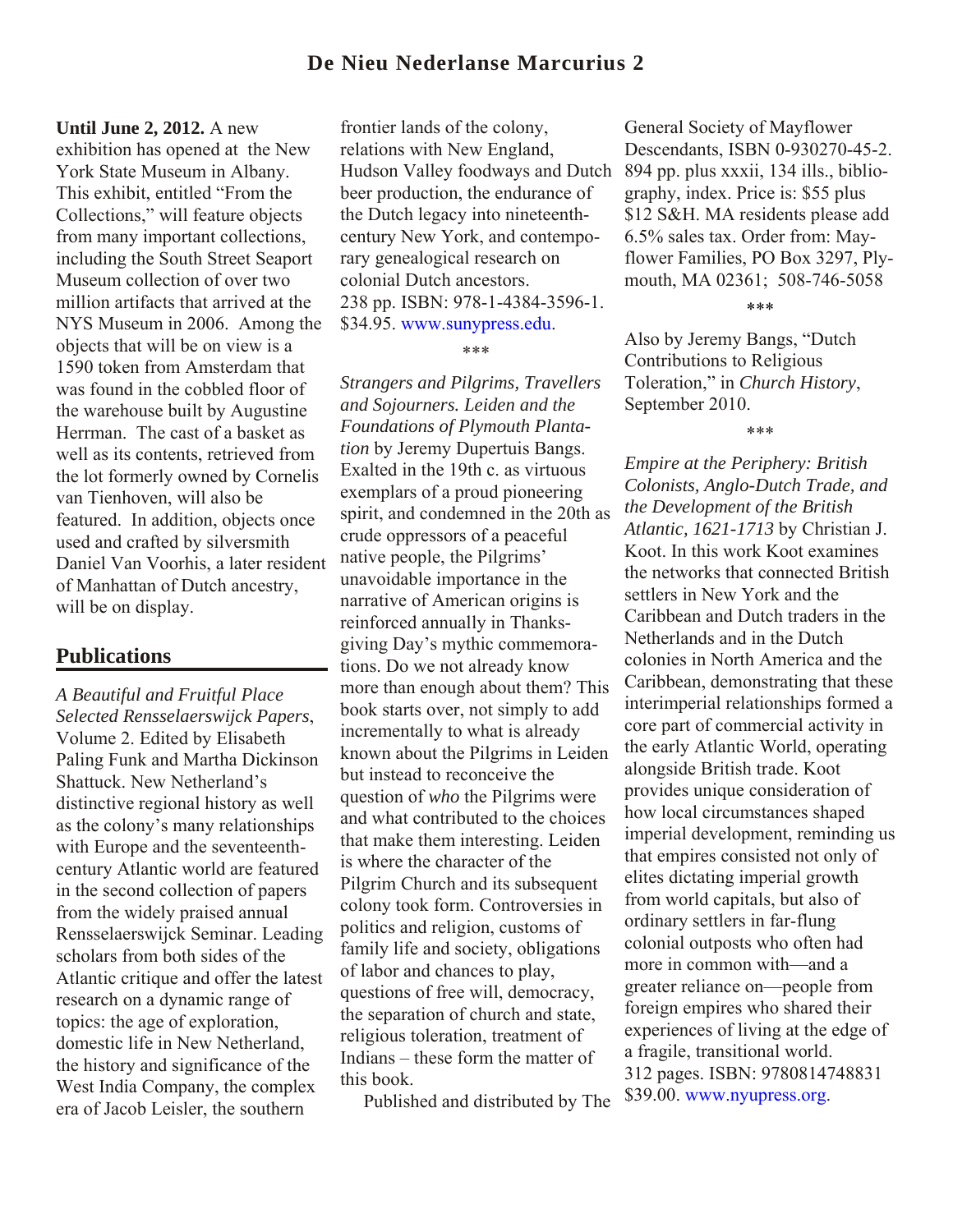\*\*\*

*The Edge of New Netherland*, written and illustrated by L.F. Tantillo. Over three centuries ago, the Dutch colonized a large portion of the northeastern US. The area called New Netherland included New York, New Jersey, Delaware, most of Connecticut, and some of Pennsylvania. The fur trade drove a frontier economy. New Netherland was far removed from the political disputes of Europe, but not immune to the consequences that ensued. *The Edge of New Netherland* takes us back in time and gives us a glimpse of an emerging nation from a Dutch and Swedish perspective. It is an evocative look back along the banks of the Delaware River and an overview of New Netherland's interesting domain. To order, send \$22.50 plus \$5.00 for S/H to: The New Netherland Institute, Box 2536 Empire State Plaza Station, Albany, NY 12220-0536.

#### \*\*\*

*Before the Revolution: America's Ancient Pasts* by Daniel K. Richter. America began, we are often told, with the Founding Fathers, the men who waged a revolution and created a unique place called the United States. We may acknowledge the early Jamestown and Puritan colonists and mourn the dispossession of Native Americans, but we rarely grapple with the complexity of the nation's pre-revolutionary past. In this pathbreaking revision, Daniel Richter shows that the United States has a much deeper history than is apparent—that far from beginning with a clean slate, it is a nation with

multiple pasts that stretch back as far as the Middle Ages, pasts whose legacies continue to shape the present. ISBN 9780674055803 Harvard U Press. 502pp. \$35.00

## **NNRC News**

Eric Ruijssenaars, the New Netherland Research Center's first Senior Scholar in Residence, is the founder of Dutch Archives, a historical research firm in Leiden, the Netherlands. Although a specialist in the history of Russia and the Netherlands, he is also a scholar of the Brontë sisters in Brussels and has published two books on the subject. Currently he is researching the life of Abraham **Staats** 

 In 1642, Abraham Staats arrived in the Dutch colony of New Netherland to serve as a surgeon on Kiliaen van Rensselaer's vast patroonship of Rensselaerswijck, now part of Albany and Rensselaer counties. Over the course of his life, Staats became a magistrate of the court, a captain of the burgher guard, the owner of a sloop that made regular trips to New Amsterdam (New York City), and an Indian language translator. Something of an oddity in roughand-tumble New Netherland, he remained a very respectable man and was, for that reason, regularly called on to mediate disputes between his less respectable and more litigious neighbors.

 Ruijssenaars will discuss his research on Abraham Staats at a luncheon on Wednesday, October 5 at the National Register-listed University Club of Albany, 141

Washington Avenue at Dove Street. The buffet lunch will begin at 12:00 noon, with the presentation commencing at 12:30 p.m., followed by a question and answer period.

 The University Club of Albany Foundation, Inc. is presenting this event, and one need not be a member of the University Club to attend. The cost for the luncheon and lecture is \$25. Reservations are required and may be made by calling the University Club at 518-463-1151

 Ruijssenaars will also moderate a panel on the impact of the 1664 English takeover of New Netherland at UAlbany's annual "Researching New York Conference" on November 17 at the New York State Library. For more information: http://bit.ly/a2YHCM.

 Other speaking engagements are currently being planned. For more information or to schedule a presentation, contact Ann Pfau: [apfau@mail.nysed.gov.](mailto:apfau@mail.nysed.gov)

## **Totidem Verbis**

[Picking up from the pervious issue of our newsletter we continue our journey along the "New Netherland Highway" narrated by George Damiano:]

 Route U.S. 9W serves the West Shore of the Hudson River paralleling the Palisades Interstate Parkway, considered one of the most scenic drives in the eastern United States. After traveling through Bergen County, New Jersey, Route U.S. 9W enters New York State in the community of Orangetown (Rockland County)